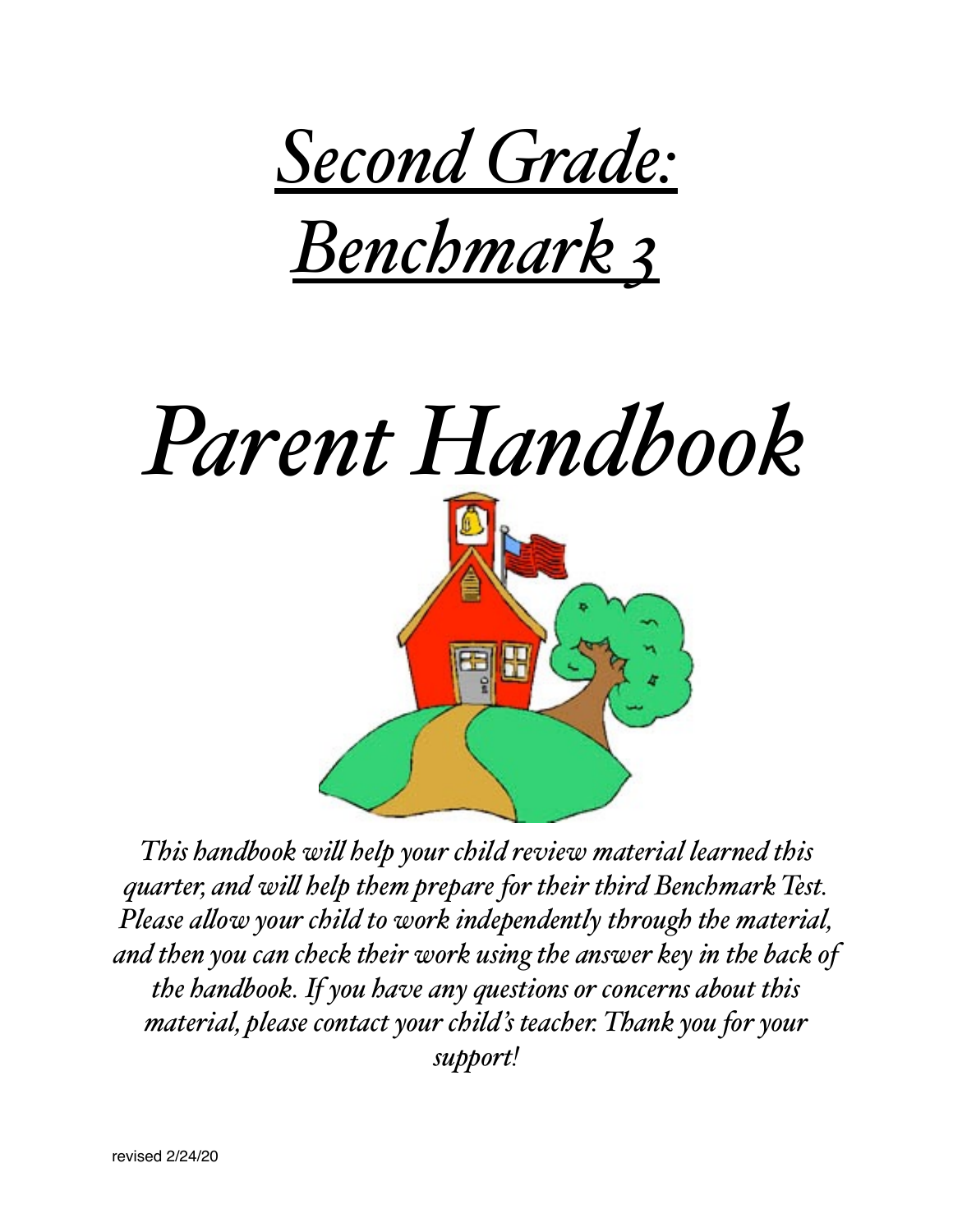## **Second Grade Essential Math Standards**

*Learning Objective # 1: The Highly Proficient student can measure the length, weight and capacity of an object using the appropriate customary tool. (Vail/BT expectation - weight and capacity)*

## *Practice:*

- 1. What unit would you use to measure the length of a spoon?
	- a. feet
	- b. inches
	- c. yard
	- d. miles



- 2. Bobby wanted to weigh his new puppy. What tool should he use to do this?
	- a. a ruler
	- b. a balance
	- c. a yardstick
	- d. a scale
- *3.* Jan is making cookies with her mom. They need to measure the water. How much water would they use?

a. a gallon b. a cup

- c. a mile
- d. an inch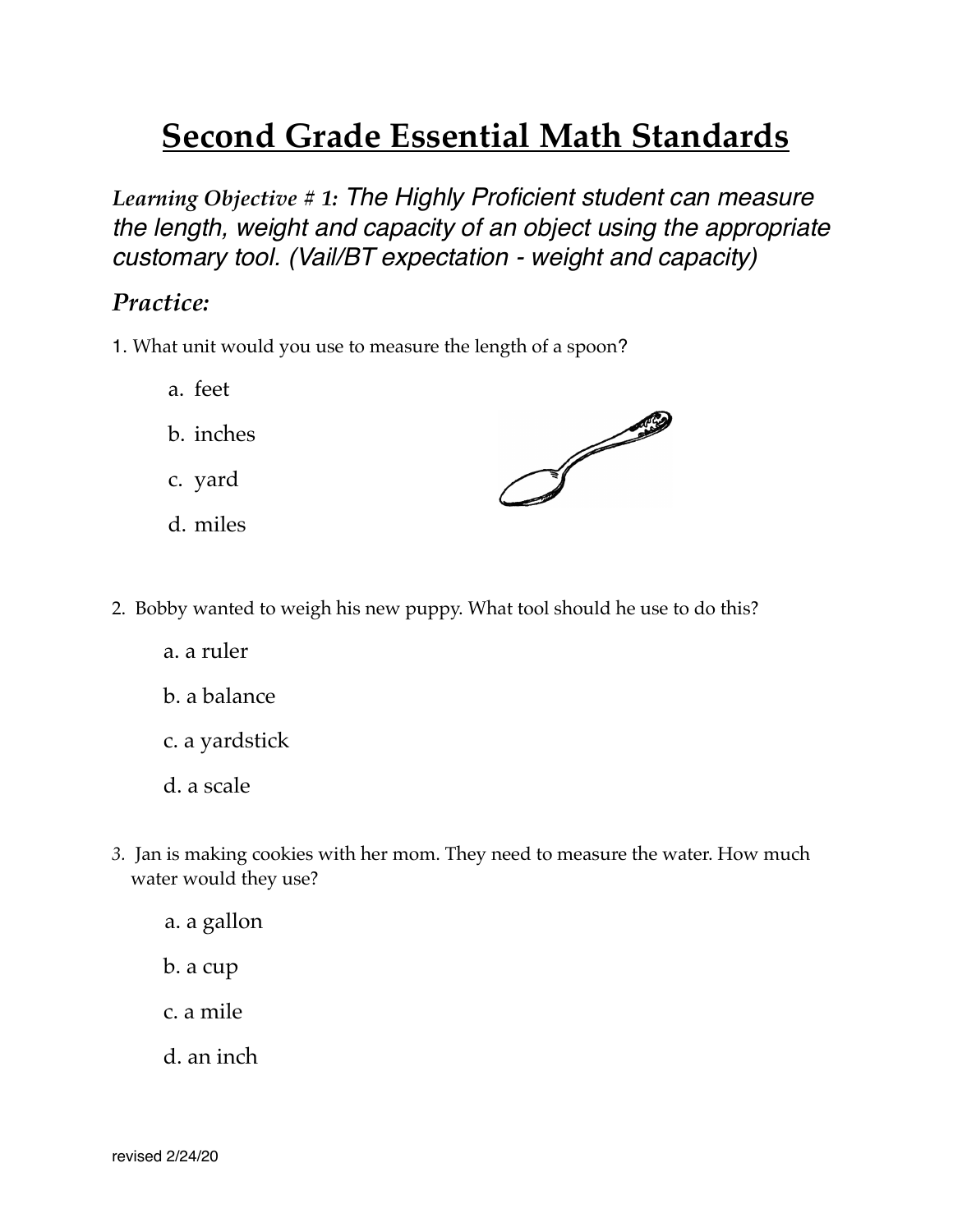## **Learning Objective # 2: The Highly Proficient student can measure the length, mass and capacity of an object using the appropriate metric tool. (Vail/BT expectation - mass and capacity)**

#### *Practice:*

4. What unit would you use to measure the length of a car?

- a. milliliters
- b. centimeters
- c. grams
- d. meters
- 5. What unit would you use to measure the capacity of a teaspoon?
	- a. centimeters b. milligrams c. milliliters d. kilograms

*Learning Objective # 3:* 

 *\_\_\_\_\_\_\_\_\_\_\_\_\_\_\_\_\_\_\_\_*

## **The Highly Proficient student can tell and write time to the nearest minute using a.m. and p.m.**

### *Practice:*

6. What time did Sam and his family eat dinner? Use a.m. or p.m. in your answer.

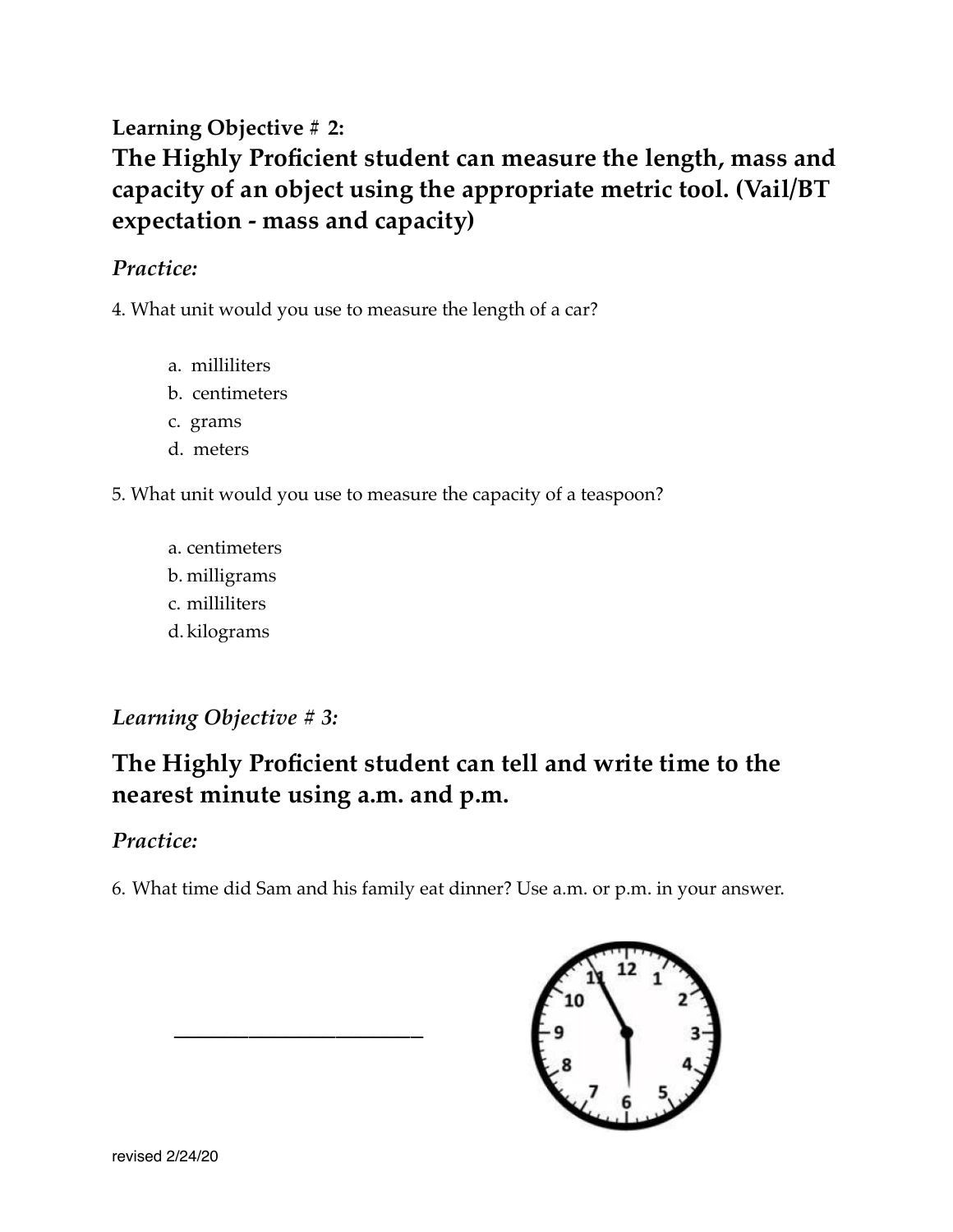7.Draw the hands on the clock to show the same time.





**Learning Objective # 4: The Highly Proficient student can solve addition and subtraction word problems for an unknown number involving same units of measurement. (Vail/BT expectation - weight and capacity)** *Practice:*

8. Mark painted a vase to give to his mother on Mother's Day. The vase he painted was 26 inches tall. If he painted 7 inches purple, how many inches did he paint a pale green?

Which equation represents this word problem?

a.  $7 - \frac{1}{2} = 24$ b.  $26 + 7 = \bigstar$ c.  $\bigstar + 26 = 7$ d.  $26 - 7 = \bigstar$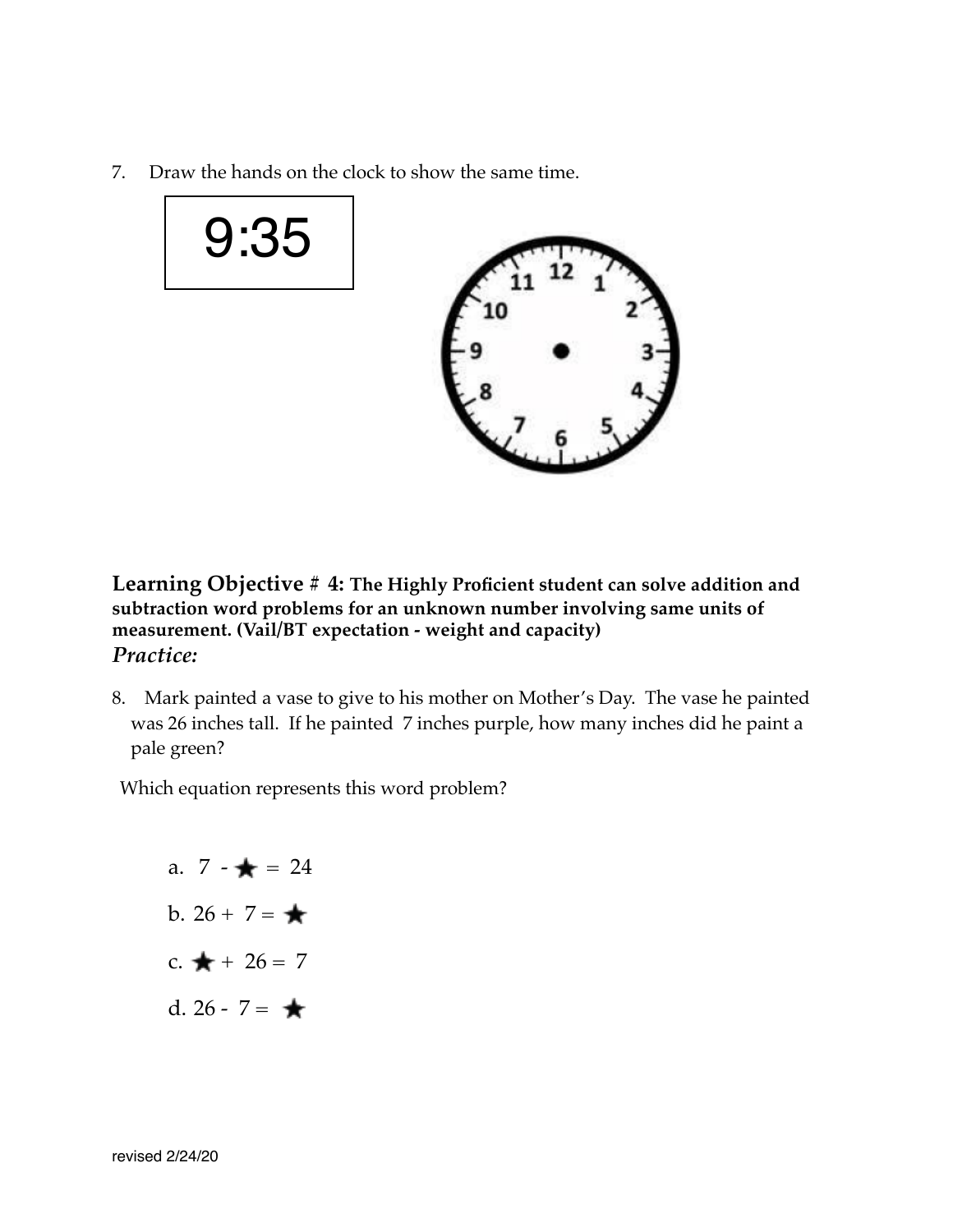9. Mark painted a vase to give to his mother on Mother's Day. The vase he painted was 26 inches tall. If he painted 7 inches purple, how many inches did he paint a pale green?

Solve the word problem.

- a. 17 inches
- b.8 inches
- c. 19 inches
- d.18 inches
- 10. Solve the following word problem.

 Pat was sewing pieces of fabric together to make a quilt. She had one piece that was 47 centimeters long. She had another piece that was 14 centimeters long. How long would the fabric be if she combined both sections?

- a. 77 centimeters long
- b. 61 centimeters long
- c. 83 centimeters long
- d. 79 centimeters long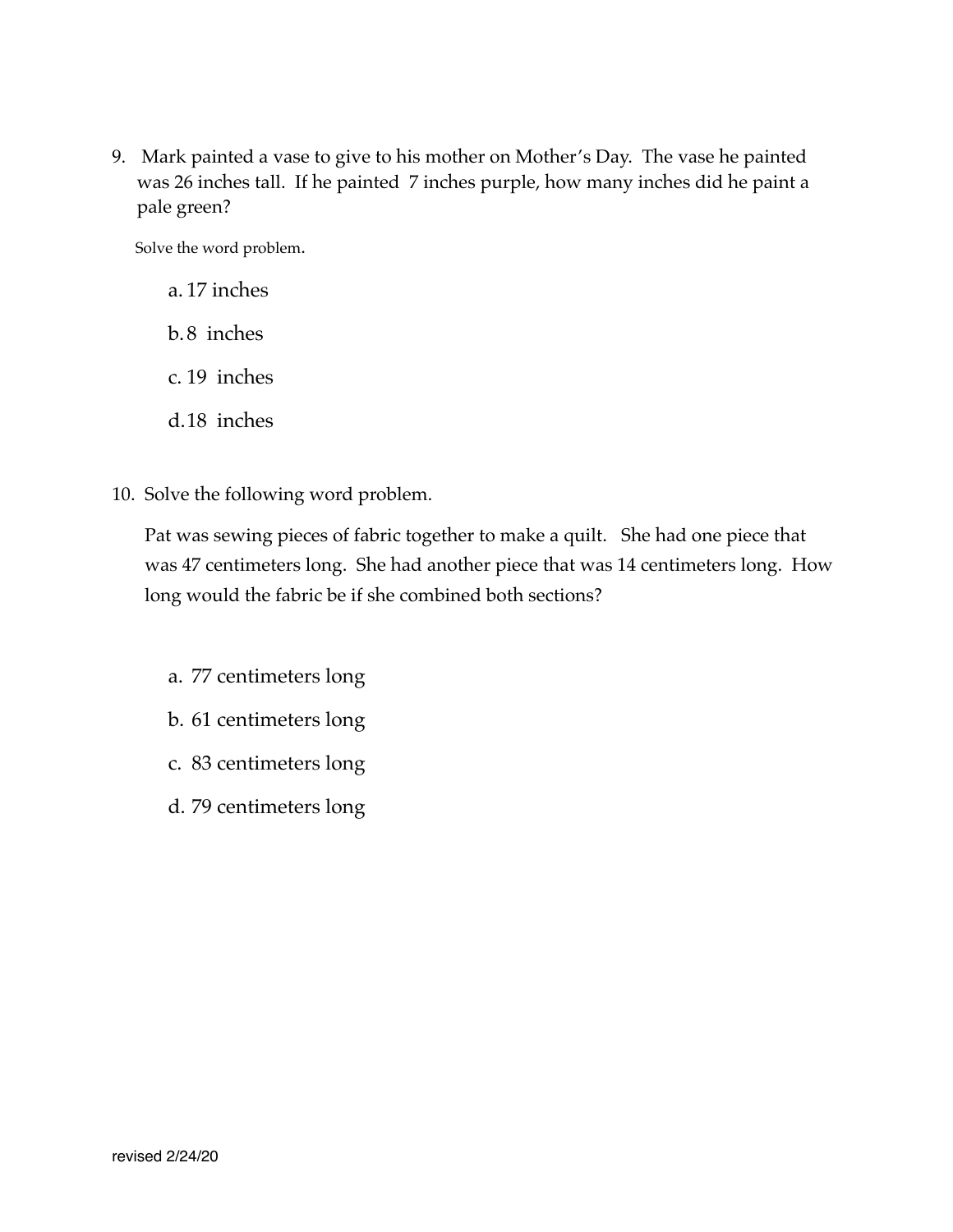## **Benchmark 3 Essential Math Vocabulary**

- **measurement:** the size, length, or amount of something.  $\boldsymbol{\ast}$
- $\ast$ **length:** how long or wide an object is.
- **capacity:** how much space or liquid an object contains.  $\ast$
- **customary units** units of measure of the U.S. Customary  $\ast$ system such as yard, pound or gallon.
- **x** <u>metric units</u> units of measure of the metric system such as the meter, gram or liter.
- **weight:** how much mass an object contains or how heavy  $\ast$ an object is.
- **mass:** how much matter an object contains.  $\boldsymbol{\ast}$
- $\boldsymbol{\ast}$ **word problem**: also known as a story problem that requires a math operations or equations to solve.
- **\*** equation: a mathematical statement using an equal sign
- **time**: sequence of events taking place measured using seconds, minutes and hours.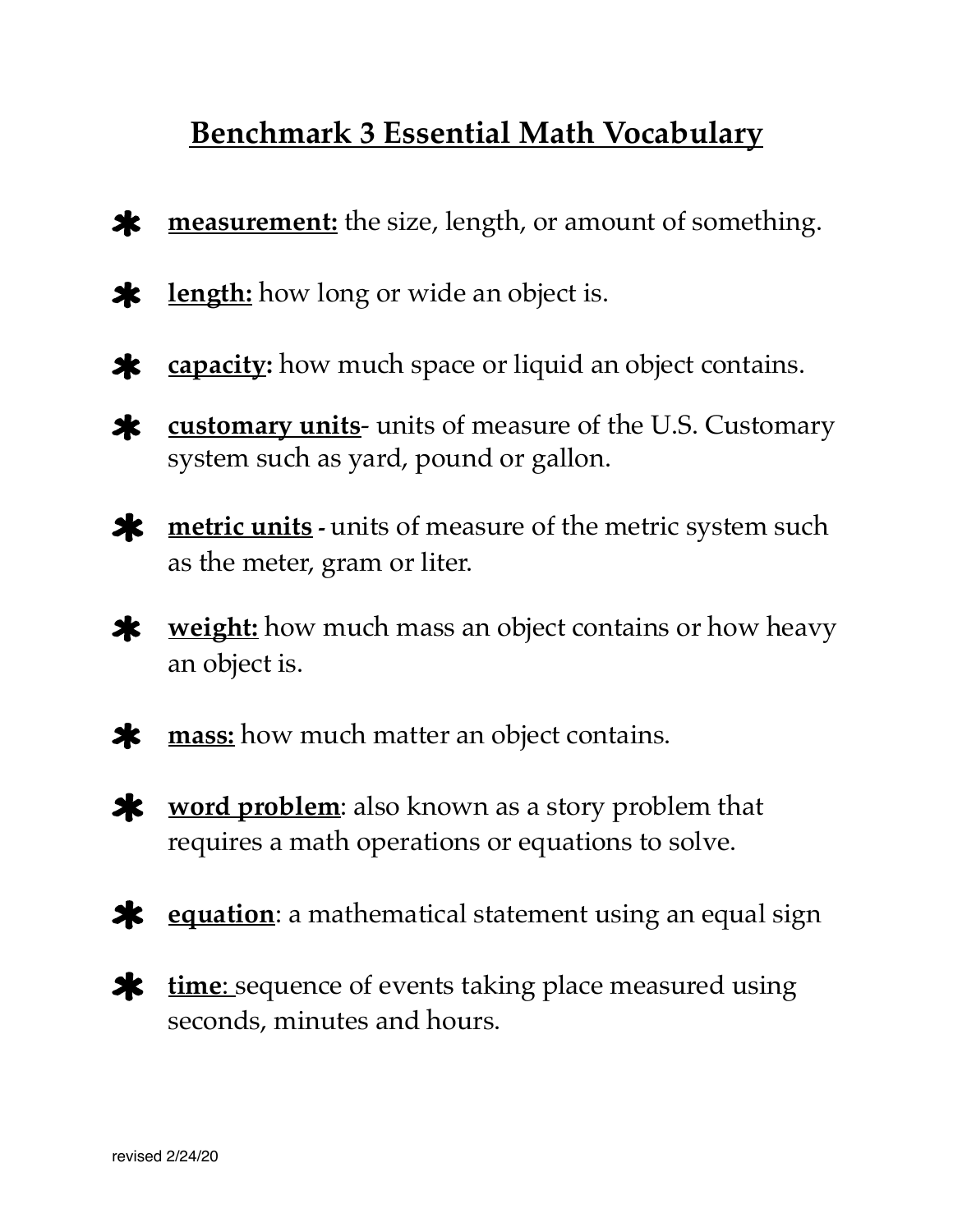# **Math Answer Key**

- 1.B
- 2.D
- 3.B
- 4.D
- 5.C

6.5:55 p.m.



- 8. D
- 9.C
- 10.B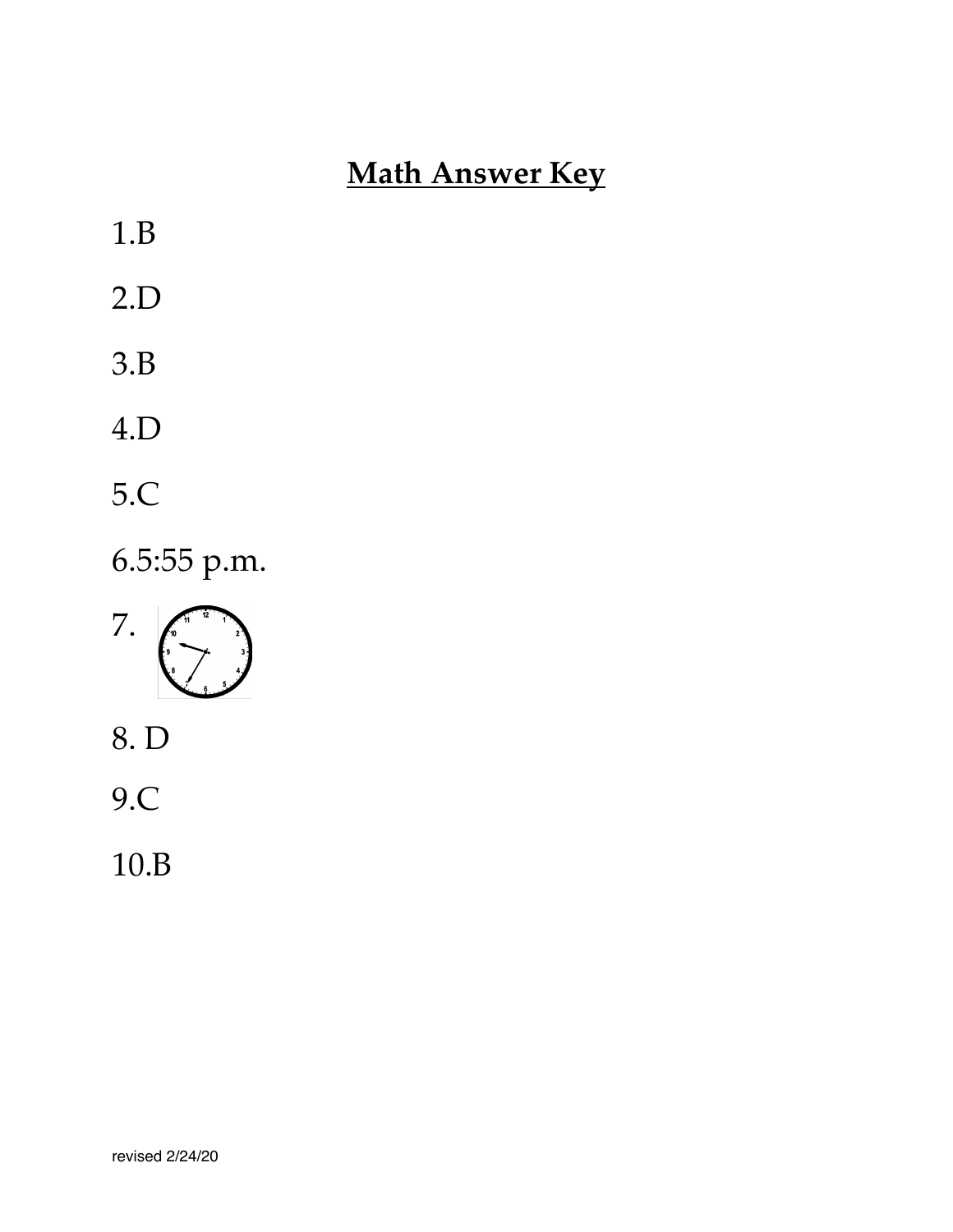## **Second Grade Essential Reading Standards**

**Learning Objective #1 :** *2.R.RF.03abd - The Highly Proficient student can distinguish whether the vowel sounds are long or short in multi-syllable words. The Highly Proficient student can identify and use common vowel teams correctly. The Highly Proficient student can identify and define words with prefixes and suffixes in a given paragraph.*

1. Which word means to make better?

- a. unprove
- b. improve
- c. reprove
- 2. Sort the words below into prefixes and suffixes:

| repay    | helped    | thoughtful | disappear |
|----------|-----------|------------|-----------|
| unable   | beautiful | kindness   | preheat   |
| sweetest | teacher   | retie      | quickly   |

| Prefixes | <b>Suffixes</b> |
|----------|-----------------|
|          |                 |
|          |                 |
|          |                 |
|          |                 |
|          |                 |
|          |                 |
|          |                 |
|          |                 |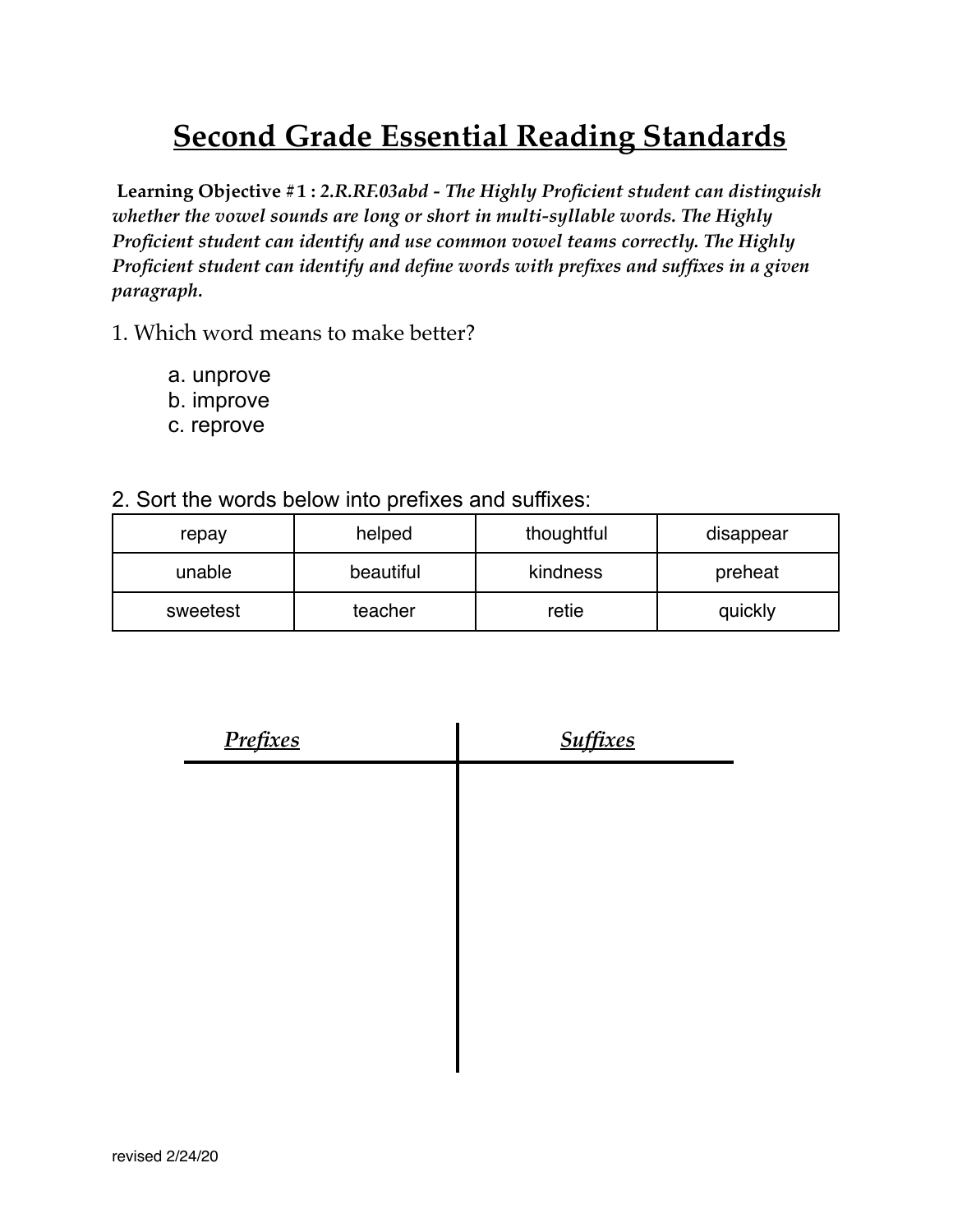*Learning Objective #2: 2.R.RL.02 - The Highly Proficient student can retell stories from diverse cultures, determine their central message and write a fable that includes a cultural concept with a lesson or moral.*

*Practice: Read the following folktale and answer the questions.*

#### **The Man Who Never Lied (African Folktale)**

Once upon a time there lived a wise man by the name of Mamad. He never lied. All the people in the land, even the ones who lived twenty days away, knew about him.

The king heard about Mamad and ordered his subjects to bring him to the palace. He looked at the wise man and asked:

" Mamad, is it true, that you have never lied?"

" It's true."

"And you will never lie in your life?"

" I'm sure of that."

"Okay, tell the truth, but be careful! The lie is crafty and it gets on your tongue easily."

Several days passed and the king called Mamad once again. There was a big crowd: the king was about to go hunting. The king held his horse by the mane, his left foot was already on the stirrup. He ordered Mamad:

"Go to my summer palace and tell the queen I will be with her for lunch. Tell her to prepare a big feast. You will have lunch with me then."

Mamad bowed down and went to the queen. Then the king laughed and said:

"We won't go hunting and now Mamad will lie to the queen. Tomorrow we will laugh on his behalf."

But the wise Mamad went to the palace and said:

"Maybe you should prepare a big feast for lunch tomorrow, and maybe you shouldn't. Maybe the king will come by noon, and maybe he won't."

"Tell me will he come, or won't he?" - asked the queen.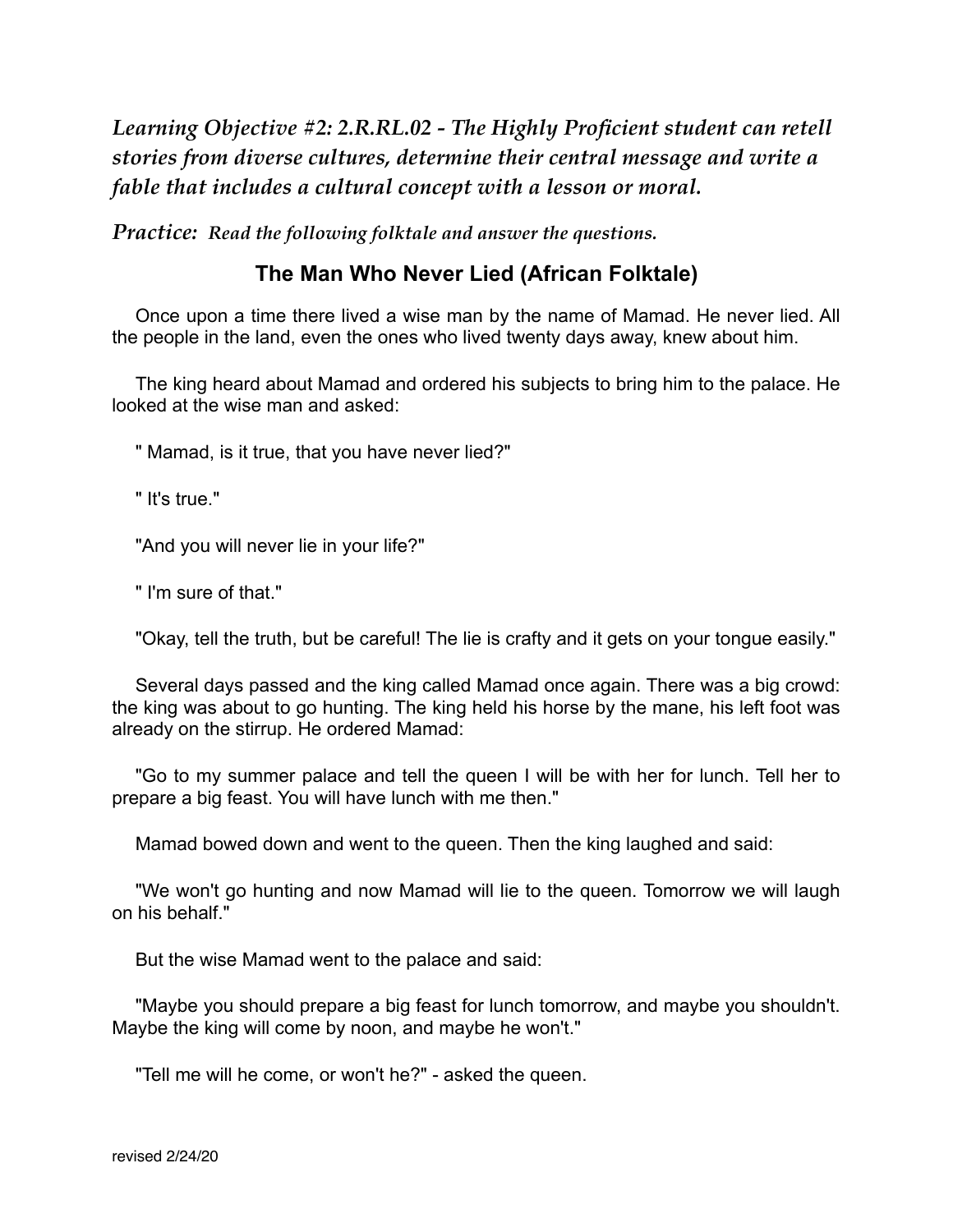"I don't know whether he put his right foot on the stirrup, or he put his left foot on the ground after I left."

Everybody waited for the king. He came the next day and said to the queen:

"The wise Mamad, who never lies, lied to you yesterday."

But the queen told him about the words of Mamad. And the king realized, that the wise man never lies, and says only that, which he saw with his own eyes.

3. In the folktale "The Man Who Never Lied," What is the moral of the story?

- a. Make sure you have lunch after you go hunting.
- b. Being honest is wise. Speak only what you see
- c. It is easy to trick a king.

4. What did Mamad tell the queen exactly?

- a. The king will go hunting and to prepare a feast for when he returns.
- b. The king put his right foot in the stirrup.
- c. Maybe the king will come by noon and maybe he won't.

5. Why did the king order Mamad to tell the queen he would be with her for lunch and to prepare a feast?

- a. The king was too busy to tell the queen himself.
- b. The king's intentions were to have lunch with the queen.
- c. The king was trying to trick Mamad into telling a lie.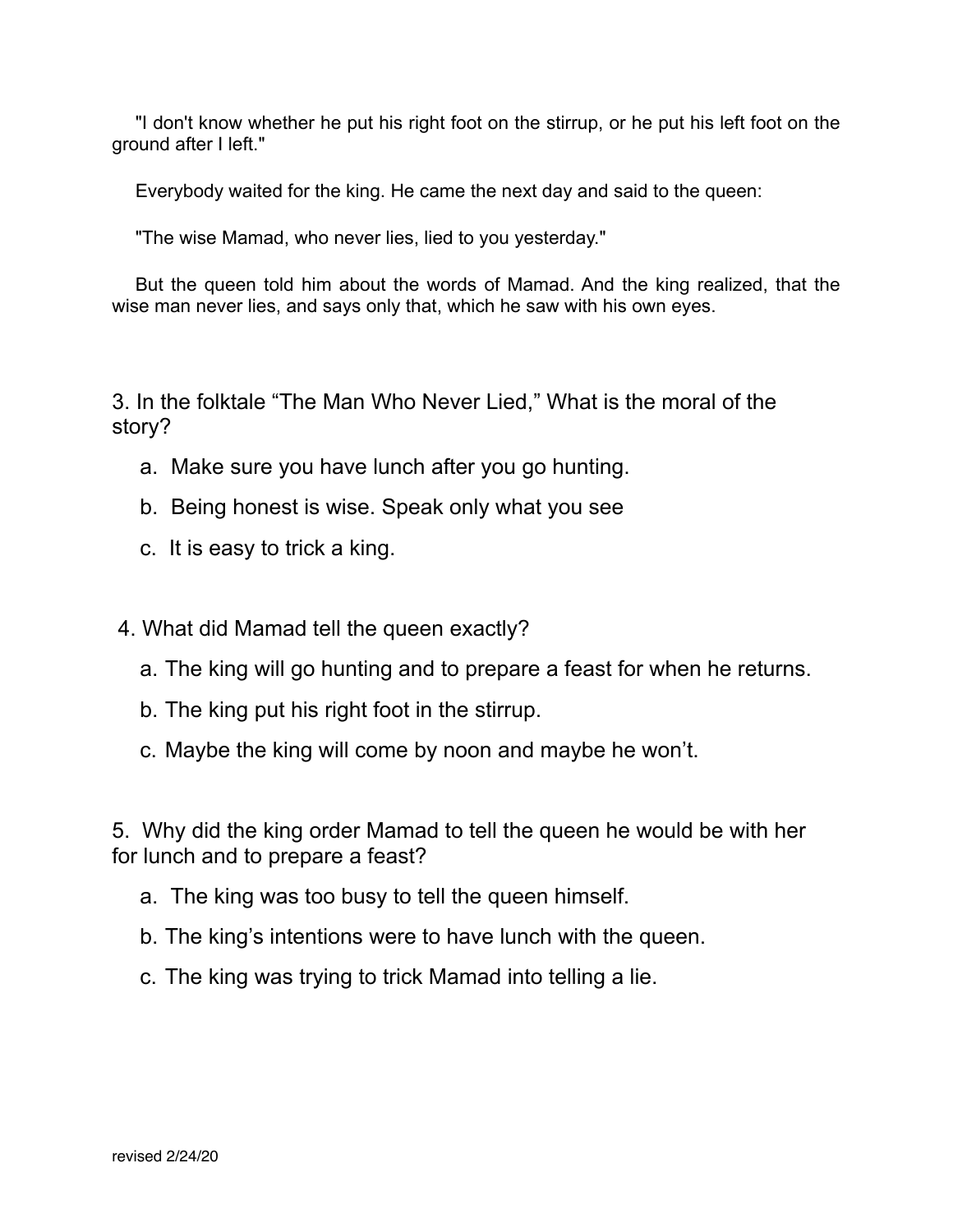*Learning Objective #3: 2.R.RL.09 The Highly Proficient student can compare and contrast two or more versions of the same story by different authors or from different cultures. The Highly Proficient student can create their own version of the story that includes a well-developed setting, characters, and events.*

*Practice: Read the following two stories and answer the questions.*

#### **The Tortoise and the Hare**

The Hare was once bragging of his speed before the other animals. "I have never yet been beaten," said he, "when I put forth my full speed. I challenge any one here to race with me."

The Tortoise said quietly, "I accept your challenge."

"That is a good joke," said the Hare; "I could dance round you all the way."

"Keep your boasting till you've won," answered the Tortoise. "Shall we race?"

 So a course was fixed and a start was made. All the animals in the forest gathered to watch. The Hare darted almost out of sight at once. Soon after, he decided to take a nap alongside the road. He thought he could take a nap and still win this!

The Tortoise plodded on and plodded on, and when the Hare awoke from his nap, he saw the Tortoise just near the winning-post and could not run up in time to save the race.

Then the Tortoise said: "Slow but steady progress wins the race."

short stories: **http://www.eastoftheweb.com**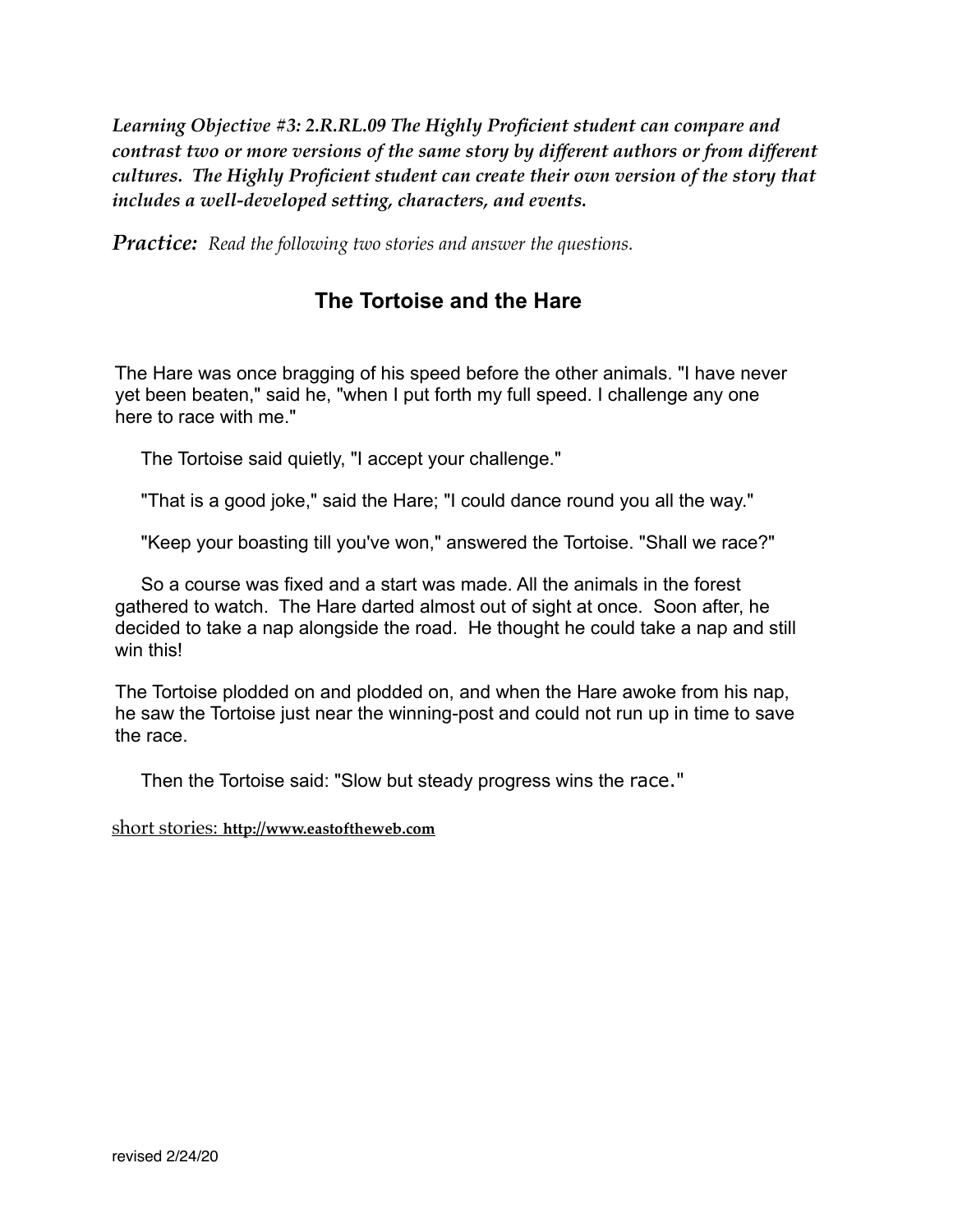#### **The Heron and the Hummingbird**

Native American tale (retold-shorten version)

Heron and Hummingbird were best friends and they both loved to fish. One morning Hummingbird announced there are not enough fish in the rivers and lakes for the both of them. Hummingbird said, "Let's have a race. The winner of the race gets all the fish in the rivers and lakes."

Heron agreed. The two friends decided the race would last for four days. The winner of the race would be the first to reach the tree at the far end of the river.

The race started. Hummingbird was fast and flew several times around Heron. Heron continued flying steadily forward even when Hummingbird got distracted and sipped the nectar from the pretty flowers along the way. Hummingbird knew he was winning the race and each night decided to rest.

On the second morning Hummingbird woke up to see Heron had caught up. Heron had continued his steady pace as Hummingbird once again quickly passed him. On the morning of the fourth day Hummingbird woke up feeling rested and remembered the race. Once again Hummingbird quickly flew off, but always stopping to sip the sweet nectar. Hummingbird thought for sure he had won the race, but as he approached the tree he saw Heron had reached the tree! Heron had won the race.

6. Who was bragging about how fast he was?

- a. Heron
- b. Tortoise
- c. Hare

 7. Each morning when Hummingbird awoke who did he discover had caught up with him?

- a. Hare
- b. Heron
- c. Tortoise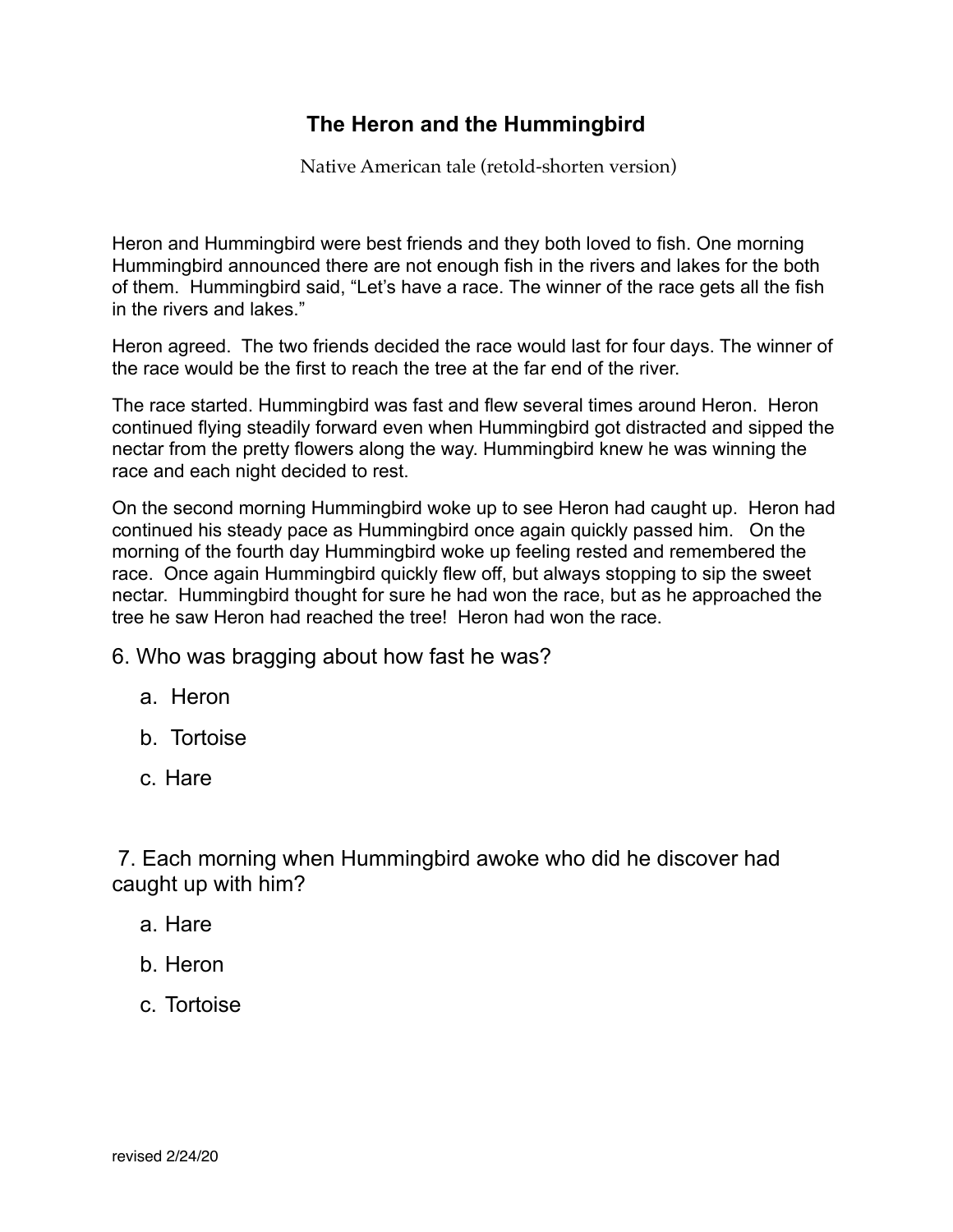8. Both of these stories teach a lesson.

| 9. Compare the two stories and write one similarity? |  |
|------------------------------------------------------|--|
|                                                      |  |
|                                                      |  |
|                                                      |  |

10. Compare the two stories and write one difference?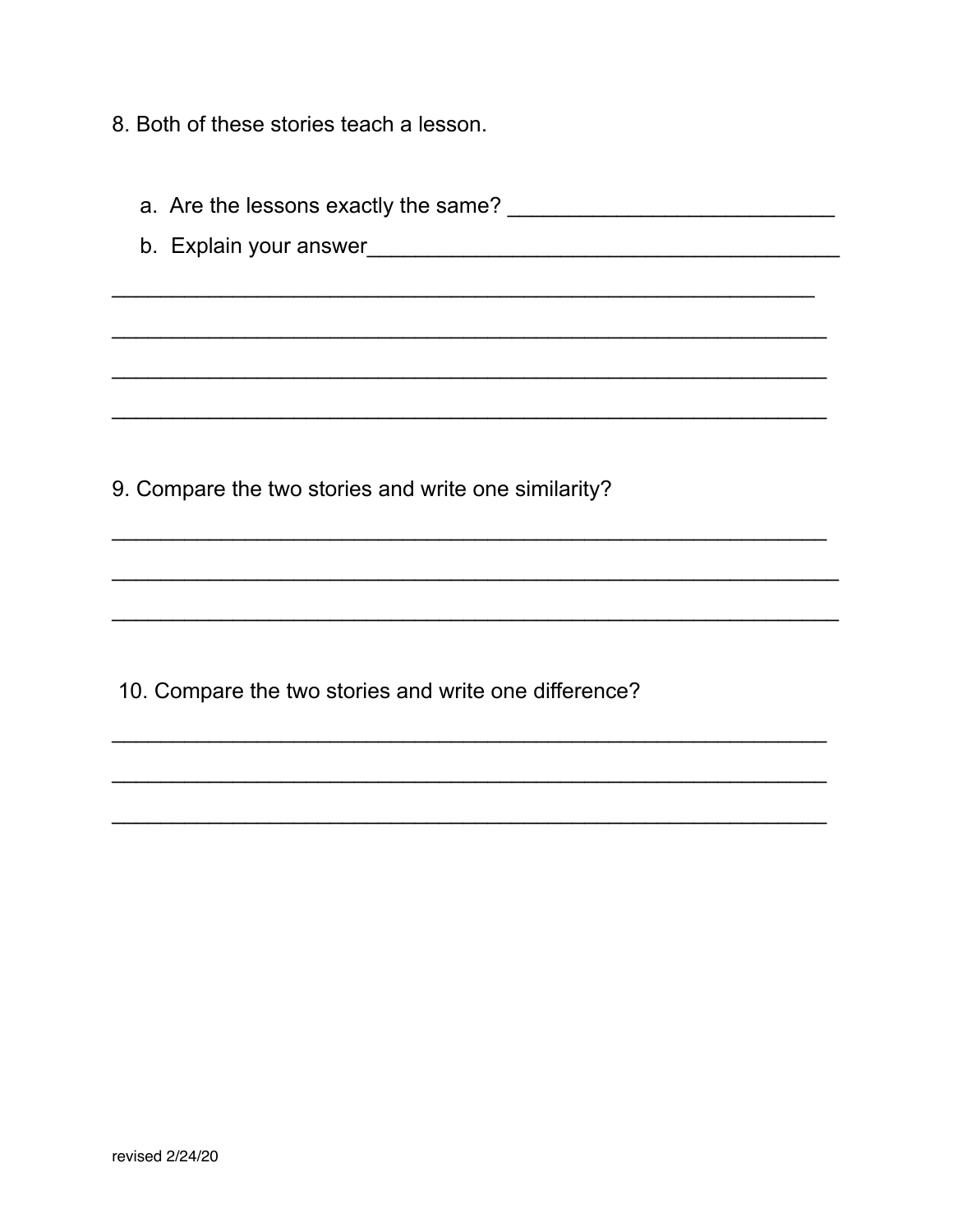#### *Learning Objective #4: 2.R.RL.05 - The Highly Proficient student can create their own literary tale using the basic structure of a story.*

#### *Practice:*

*Read the story below, then answer the questions that follow:* 

Libby stood on a chair to watch her brother Max make cookies. He mixed sugar and butter. He added eggs and salt. He stirred in three cups of flour and three cups of chocolate chips. Then he spooned batter onto the pan. Finally, he baked the cookies in the oven for ten minutes. Libby and Max enjoyed their fresh baked cookies together!

11. What did Max do after he added the butter?

- a. He added chocolate chips.
- b. He spooned batter into the pan.
- c. He added the flour.
- d. He added eggs.
- 12. What is the first step Max did to make his cookies?
	- a. He stood on a chair.
	- b. He mixed sugar and butter.
	- c. He spooned batter onto the pan.
	- d. He added eggs and salt.

13. In what part of the story did Libby stand on a chair?

- a. the end
- b. the beginning
- c. the middle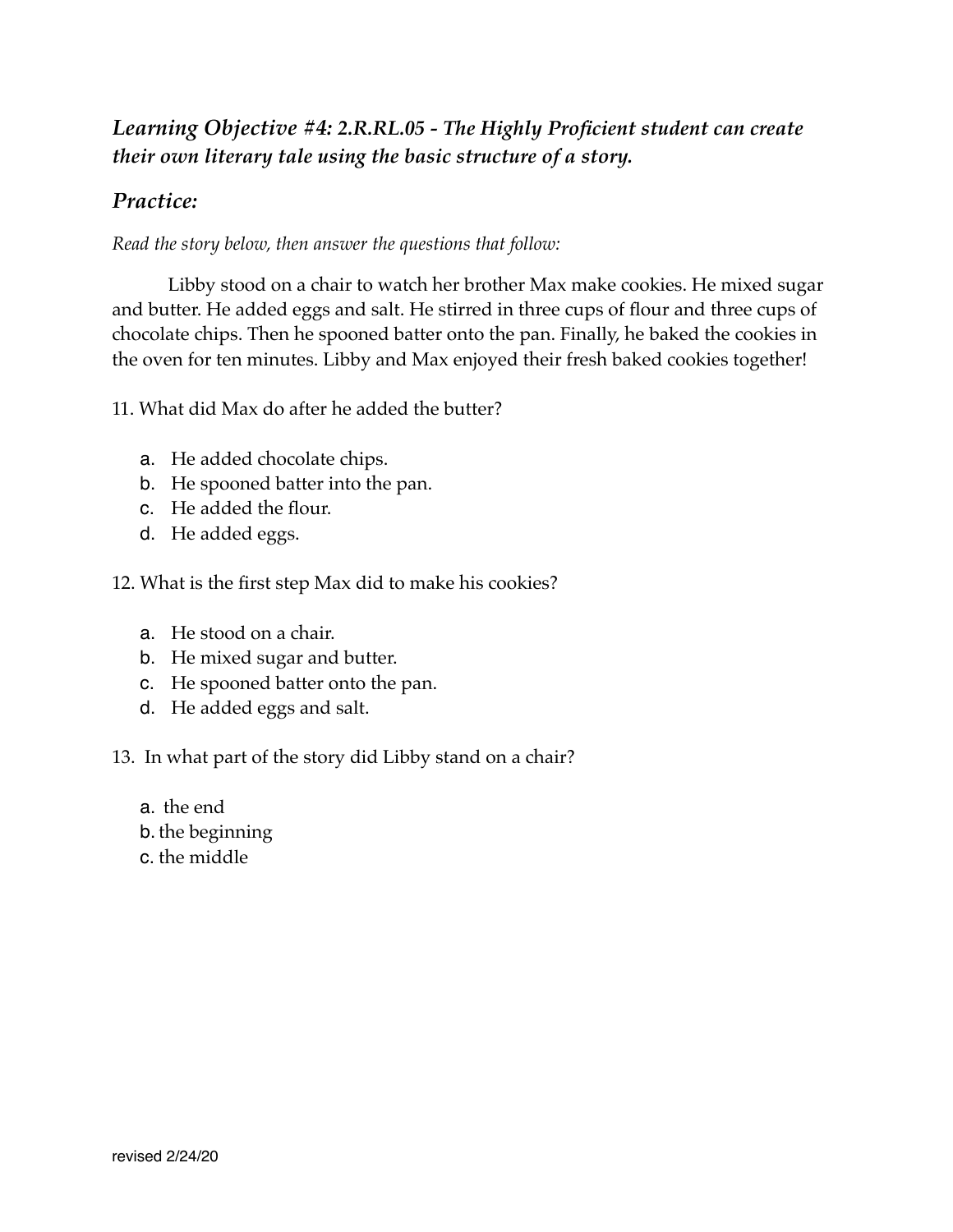## **Benchmark 3 Essential Reading Vocabulary**

- **\*** prefix: letters added at the beginning of the word that changes the word into another word.
- **\*** suffix: letters added at the ending of the word that changes the word into another word.
- **culture:** traditions and beliefs of a particular group of people

**compare and contrast:** find similarities and differences

**\***lesson/moral: what is learned from a story, the message.

**x** phoneme: sounds heard in a word

**\*blend**: putting together sounds to form parts of a word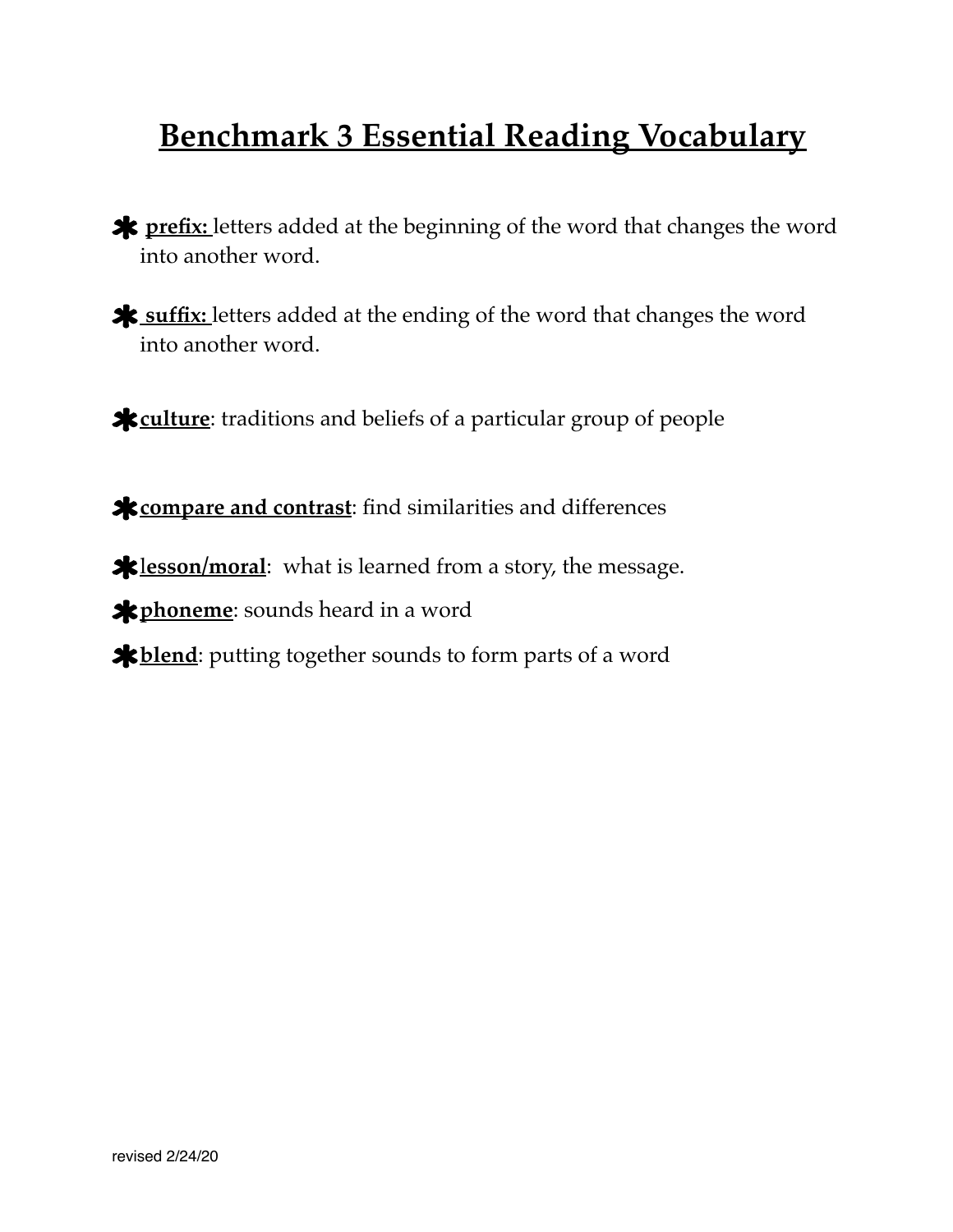## **Reading Answer Key**

- 1. B
- 2. **Prefix:** repay, disappear, unable, preheat, retie **Suffix:** helped, thoughtful, beautiful, kindness, sweetest, teacher, quickly
- 3. B
- 4. C
- 5. C
- 6. C
- 7. B
- 8. A. Not exactly
	- B. Answers will vary- one example. Both teach that you can be more successful by doing things slowly and steadily than by acting quickly and carelessly. However, in *The Tortoise and the Hare* we learned it is not wise to act like you are better than others.
- 9. Answers will vary (below are examples)

 Both stories have a race, have characters that take naps, all the characters are animals